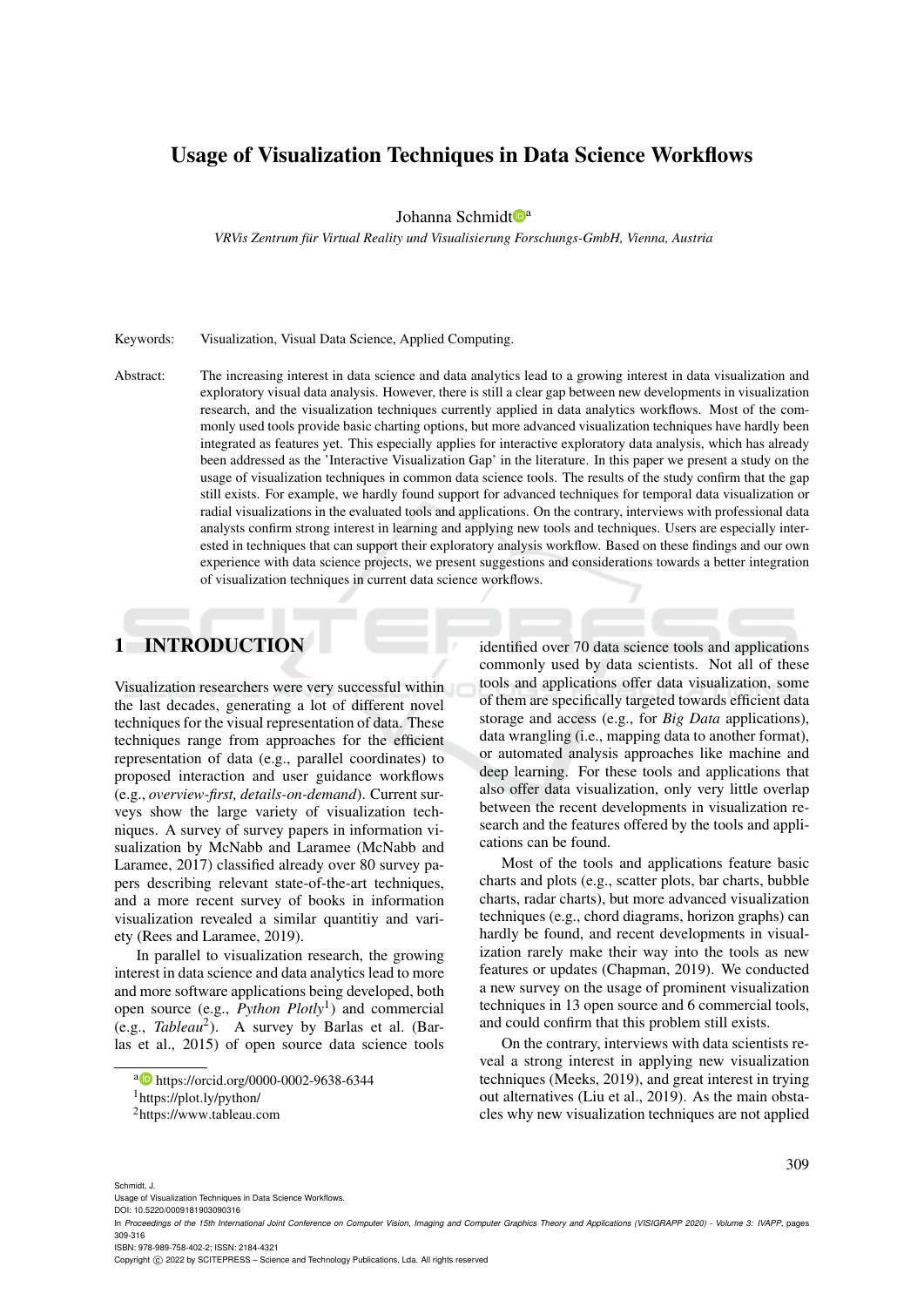in their workflows, data scientists named not having enough time to learn and get familiar with these techniques, missing documentation and support, and the lack of integration of the techniques in the established data science environments.

The exchange with data analysts and data scientists (often referred to as *data workers*) is essential for visualization research. Data workers can give valuable feedback on techniques and applications to further improve the proposed research results. Data workers can also provide visualization researchers with new interesting datasets and application ideas, with new tasks, and new directions for further research. We therefore advocate for strategies towards a better integration of visualization techniques in commonly used data science tools. In this paper we present a study on the current usage of visualization techniques in data science applications. We further summarize findings from recent studies and investigations to deduce suggestions to improve the exchange between those two fields of research.

## 2 VISUALIZATION IN DATA **SCIENCE**

Data science has been established as an important emergent scientific field. Data science is defined as a "concept to unify statistics, data analysis, machine learning and their related methods" in order to "understand and analyze actual phenomena with data" (Hayashi, 1998). As such, data science comprises more than pure statistical data analytics, but the interdisciplinary integration of techniques from mathematics, statistics, computer science, and information science (Parsons et al., 2011). Data science also involves the consideration of domain knowledge for the analysis and the interpretation of the data and the results (Blei and Smyth, 2017).

In this highly data-driven research field, data scientists also make use of data visualization for a visual interpretation of the data and the results. The rise in data science has lead to a multitude of new data visualization tools and libraries being developed (Liu et al., 2018). The tasks that data scientists have to solve and the integration of visual methods in the data science workflow poses interesting challenges for the field of visualization.

### 2.1 Data Science Requirements

Several studies were conducted within the last years to better understand the tasks and requirements of data scientists. The survey by Harris et al. (Harris et al., 2013) among different data workers from different disciplines provides a very comprehensive overview of the different tasks data scientists have to solve and the different fields they are working in. Kim et al. (Kim et al., 2018) analyzed the role of data scientists within software development teams. In the visualization community several studies were conducted to better understand the role of visualization in data science processes. Kandel et al. (Kandel et al., 2012) conducted semi-structured interviews with data workers from different organizations, including companies from healthcare, retail, marketing, and finance. Alspaugh et al. (Alspaugh et al., 2019) focused on interviews with data workers and asked them about their descriptions of exploratory activities and tool usage in these activities. Liu et al. (Liu et al., 2019) studied how, why and to what extent data scientists consider alternatives in their workflows.

The workflow of data scientists can be summarized into five high-level categories (Kandel et al., 2012). First, data workers usually search for suitable datasets, either by locating them in databases, or online, or by asking colleagues (*Discover*). Especially within large organizations, finding and understanding relevant data is often considered as a significant bottleneck in the work process. When available, the datasets need to be brought into a desired format (*Wrangle*). Data wrangling involves parsing files, manipulating data layouts, and also integrating multiple heterogeneous data sources. After being available in the desired format, the quality of the data has to be verified, and the suitability for the analysis has to be estimated (*Profile*). Datasets very often contain severe flaws, including missing data, outlier, erroneous values, and other problems. Understanding the structure of the data is therefore considered an important task in data science. Afterwards, another important and interesting part of the data science workflow is to use the datasets as training sets to train prediction models (*Model*). All analysis results usually need to be reported to external people, which might be colleagues, or customers (*Report*).

All steps in the workflow contain circular processes where data scientists have to rethink actions they made and restart analysis processes from scratch. Due to this highly interactive and undirected workflow, no tools or applications can cover the whole data science workflow. Data scientists are therefore required to use a combination of different sets of tools to achieve their goals. Depending on their skills, data scientists prefer to use either programming interfaces or fully-featured applications (Liu et al., 2019).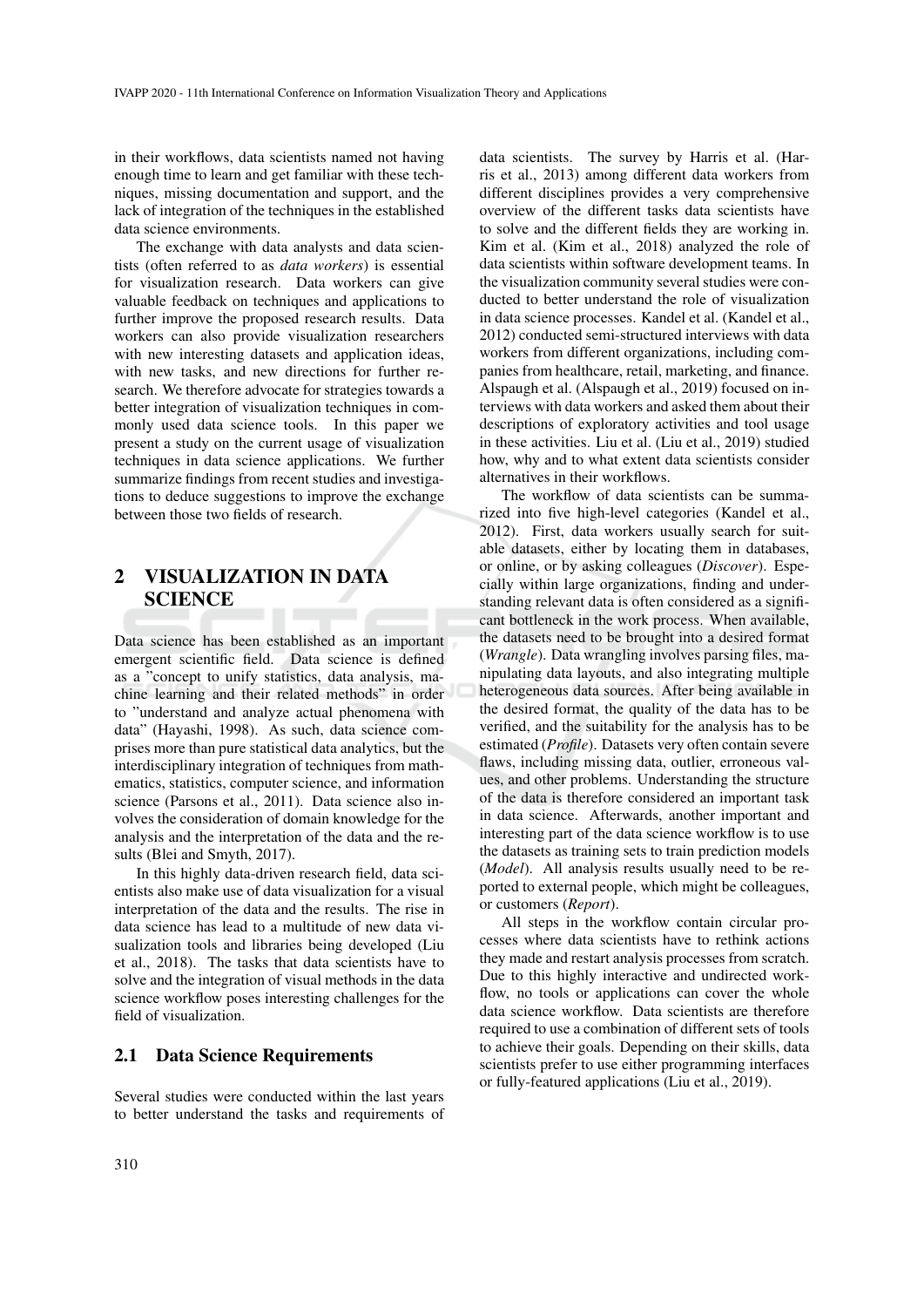### 2.2 Usage of Visualization

In all stages of the workflow data scientists could be supported by the use of visual tools. Interestingly, visualization techniques are currently mostly applied in the *Report* stage, at the very end of the data science workflow. This stands in contrast to the fact that interactive data exploration workflows are strongly promoted by visualization research. This has been identified as the "Interactive Visualization Gap" by Batch and Elmquist (Batch and Elmqvist, 2018). To better quantify this gap, the usage of visualization techniques was subject of several studies within the last years within the visualization community.

### 2.2.1 Background

The interest in visualization usage lead to the initiation of online surveys collecting information on practical visualization application examples. *The Chartmaker Directory* (Kirk, 2019) creates and regularuly updates a catalogue for the usage of charts in different visualization tools. On their website *From Data To Viz* (Holtz and Healy, 2017) Holtz and Healy present recent examples for the usage of visualization in data science projects.

Other studies concentrated on quantifying, evaluating, and ranking tools and applications that are used by data workers. Harger and Crossno (Harger and Crossno, 2012) evaluated the feature richness of open source toolkits for visual analytics. They evaluated the toolkits used for the study based on which basic chart types (e.g., bar charts, line charts), which types of graph visualization (e.g., circular or force-directed layouts), and which types of geo-spatial visualization techniques (e.g., choropleth maps, cartograms) they feature. They concluded that some toolkits are more targeted towards analytics, and some are more targeted towards visualization. The study by Harger and Crossno together with a study by Zhang et al. (Zhang et al., 2012) both concentrate on specific visualization techniques, and evaluate their usage in common tools. While Harger and Crossno concentrate on open source tools, Zhang et al. evaluated and compared commercial business analytics tools.

Based on the collected data, tools and applications can be compared and ranked based on classifications according to feature richness, flexibility, learning curve, and tasks (e.g., for analysis or presentation). Charlotte Rost (Rost, 2016) divided tools and applications into either being *apps* (fully-features applications) or *charting libraries* (programming toolkits), and compared these two classes according to certain features. She concluded that tools classified as apps are generally targeted towards the presentation of findings, and that tools classified as charting libraries better support exploratory analysis and are therefore more targeted towards data exploration and analysis (with exceptions on both sides).

A very impactful comparison, called *Gartner's Magic Quadrants*, is published every year by Gartner (Gartner, 2019). In this yearly study Gartner compares 21 business intelligence applications that are considered most significant in the marketplace. The applications are evaluated and placed in one of four quadrants, rating the applications as either being *challengers*, *leaders*, *visionaires*, or *niche players*. The study gives very valuable information, especially due to the fact that it is updated every year, but, on the other hand, only covers commercial business intelligence tools. In the visualization community Behrisch et al. (Behrisch et al., 2018) conducted an exhaustive survey on commercial visual analytics tools, evaluating them according to which degree they feature data handling, visualization, and automated analysis. They also classified the applications according to whether they are more suited for presentation (all of them), or exploratory analysis (only 50%).

#### 2.2.2 Survey

We conducted a survey on commonly used tools and applications and evaluated the visualization techniques they feature. The survey setting was very similar to Harger and Crossno's (Harger and Crossno, 2012) and Zhang et al.'s (Zhang et al., 2012) approach. We specifically concentrated on visualization techniques rather than on derived attributes (e.g., feature richness).

In our study we included more recent advances in visualization research, and considered open source tools as well as commercial applications to produce a more complete picture of visualization techniques usage. We concentrated on 2D information visualization techniques, as these techniques are more relevant for data science and data analytics, and disregarded spatial techniques like 3D volume rendering.

We then selected 19 tools and applications commonly used in data science, 13 of them being open source, and 28 visualization techniques from information visualization, 7 of them which have not been investigated in previous studies yet. The selected visualization techniques are divided into the following categories:

- Basic Charts: scatter plot, line plot, area plot, bubble chart, bar chart, pie chart, donut chart
- Multi-dimensional Data: parallel coordinates (Inselberg, 2009), radar chart (Chambers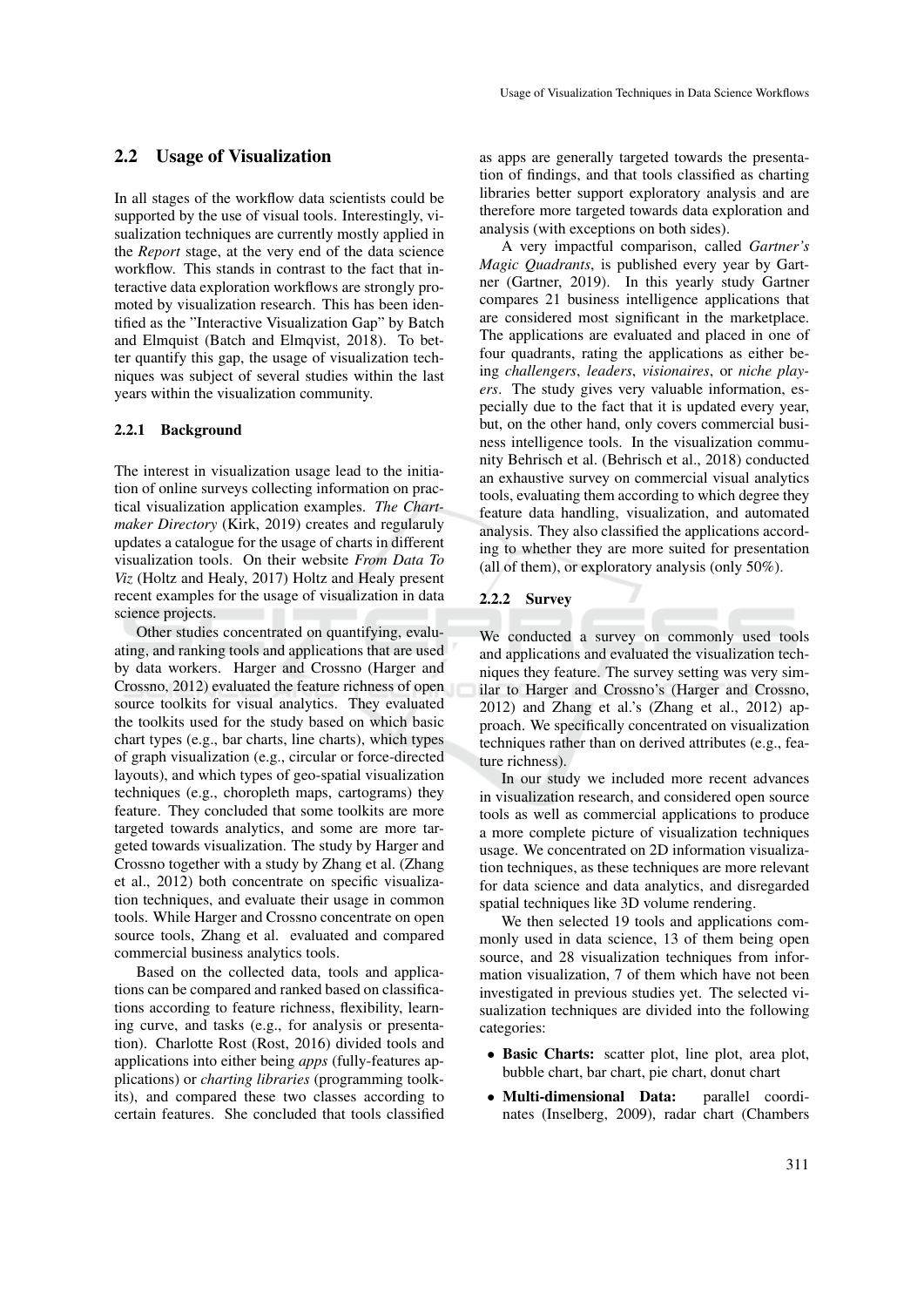Table 1: Featured visualization techniques. This table illustrates which visualization techniques are currently featured by the evaluated tools and applications. A *Y* in a table cell shows that the corresponding tool or application features this technique. *E* means that the technique is featured via an extension or plugin.

| Hierarchical                                                              | Temporal data                                                                                                                 | Matrix                                  | Flow                               | Multi-d.                                                   | <b>Basic charts</b>                                                                             |                                                               |
|---------------------------------------------------------------------------|-------------------------------------------------------------------------------------------------------------------------------|-----------------------------------------|------------------------------------|------------------------------------------------------------|-------------------------------------------------------------------------------------------------|---------------------------------------------------------------|
| sunburst chart<br>tree diagram<br>contour plot<br>crop circles<br>treemap | polar area diagram<br>horizon graphs<br>people garden<br>theme river<br>circle view<br>Gantt chart<br>data vases<br>time nets | chord diagram<br>arc diagram<br>heatmap | Alluvial diagram<br>Sankey diagram | parallel coordinates<br>scatter plot matrix<br>radar chart | bubble chart<br>donut chart<br>scatter plot<br>pie chart<br>bar chart<br>area plot<br>line plot |                                                               |
| Z<br>$\overline{\mathbf{r}}$<br>$\overline{\phantom{0}}$<br>Z             | z<br>Z<br>z                                                                                                                   | Z<br>Z                                  | Z                                  | Z<br>z<br>Σ                                                | ≺<br>≺                                                                                          |                                                               |
| Z                                                                         |                                                                                                                               |                                         |                                    |                                                            | ≺                                                                                               | Python Python R GG-<br>Plotly Sea-Plot2<br>$\log$             |
| <b>HHHH</b>                                                               | $\begin{array}{c} \hline \end{array}$<br>Z                                                                                    |                                         |                                    | 日 日                                                        | ≺                                                                                               |                                                               |
|                                                                           | Z                                                                                                                             | Z                                       |                                    | Z<br>z                                                     |                                                                                                 | $ \text{Vega}$<br>Lite                                        |
| ≺                                                                         | $\mathbf \mu$<br>Σ<br>Y<br>Z                                                                                                  | E<br>Z<br>Z                             | ≺<br>Y                             | ≺<br>≺<br>≺                                                |                                                                                                 | D3                                                            |
| χ                                                                         | Z<br>Z                                                                                                                        |                                         | Z<br>Z                             |                                                            |                                                                                                 | Google Chart-<br><b>Charts</b>                                |
|                                                                           |                                                                                                                               |                                         |                                    |                                                            |                                                                                                 | $\cdot$ js                                                    |
|                                                                           |                                                                                                                               | $\overline{\phantom{a}}$                |                                    | $\overline{\mathbf{r}}$                                    | Z<br>Y<br>Z<br>Z                                                                                | Apex-                                                         |
|                                                                           |                                                                                                                               |                                         |                                    |                                                            | ≺                                                                                               | charts graphs<br>$dy-$                                        |
|                                                                           | Z                                                                                                                             | Z                                       | E                                  | Y                                                          |                                                                                                 |                                                               |
| z<br>z                                                                    | z<br>z                                                                                                                        | Z                                       | Z<br>z                             | Σ                                                          | ≺<br>≺                                                                                          | <b>Bokeh</b> RAW-<br>Graphs                                   |
|                                                                           |                                                                                                                               | Z                                       |                                    |                                                            | ≺                                                                                               | <b>Charts</b><br>.<br>Net<br>Live-                            |
|                                                                           | Z                                                                                                                             |                                         |                                    |                                                            | Z<br>Z<br>≺                                                                                     | Charts<br>$\tilde{Q}$                                         |
|                                                                           |                                                                                                                               |                                         |                                    |                                                            |                                                                                                 | Power-<br>Micro-<br>$\mathfrak{g}$<br>$\overline{\mathbf{B}}$ |
| $\overline{X}$ $\overline{X}$<br>Z<br>$\overline{\mathbf{r}}$             | Z<br>Z<br>Z<br>z                                                                                                              | z<br>$\overline{\phantom{a}}$<br>Z      | Z<br>Z                             | Z<br>Z<br>Z                                                | z<br>Z<br>z<br>Z<br>Z<br>Z<br>≺                                                                 | Tabl-<br>eau                                                  |
| z<br>Z                                                                    | Z<br>Z                                                                                                                        | Z                                       | Z<br>Z                             | z<br>Z                                                     | Σ<br>≺<br>↢<br>≺<br>≺<br>↢                                                                      | [Visual<br>lytics<br>Ana-<br>SAS                              |
| Z<br>$\overline{\phantom{0}}$<br>Z<br>Z                                   | Z<br>z<br>z                                                                                                                   | Z                                       | Z<br>Z                             | Z<br>Σ                                                     | Z<br>$\overline{\phantom{0}}$<br>↢<br>≺<br>≺                                                    | charts<br>High-                                               |
| z                                                                         |                                                                                                                               |                                         |                                    | z                                                          | $\overline{\phantom{0}}$<br>≺<br>↢<br>Z<br>↢<br>≺<br>$\prec$                                    | ligram<br>Quadr-Matlab                                        |
| × ×                                                                       | z                                                                                                                             | Y<br>$\mathbb{F}$                       | দে দে                              | Z<br>Z<br>≺                                                | Z<br>↢<br>≺<br>≺<br>Z                                                                           |                                                               |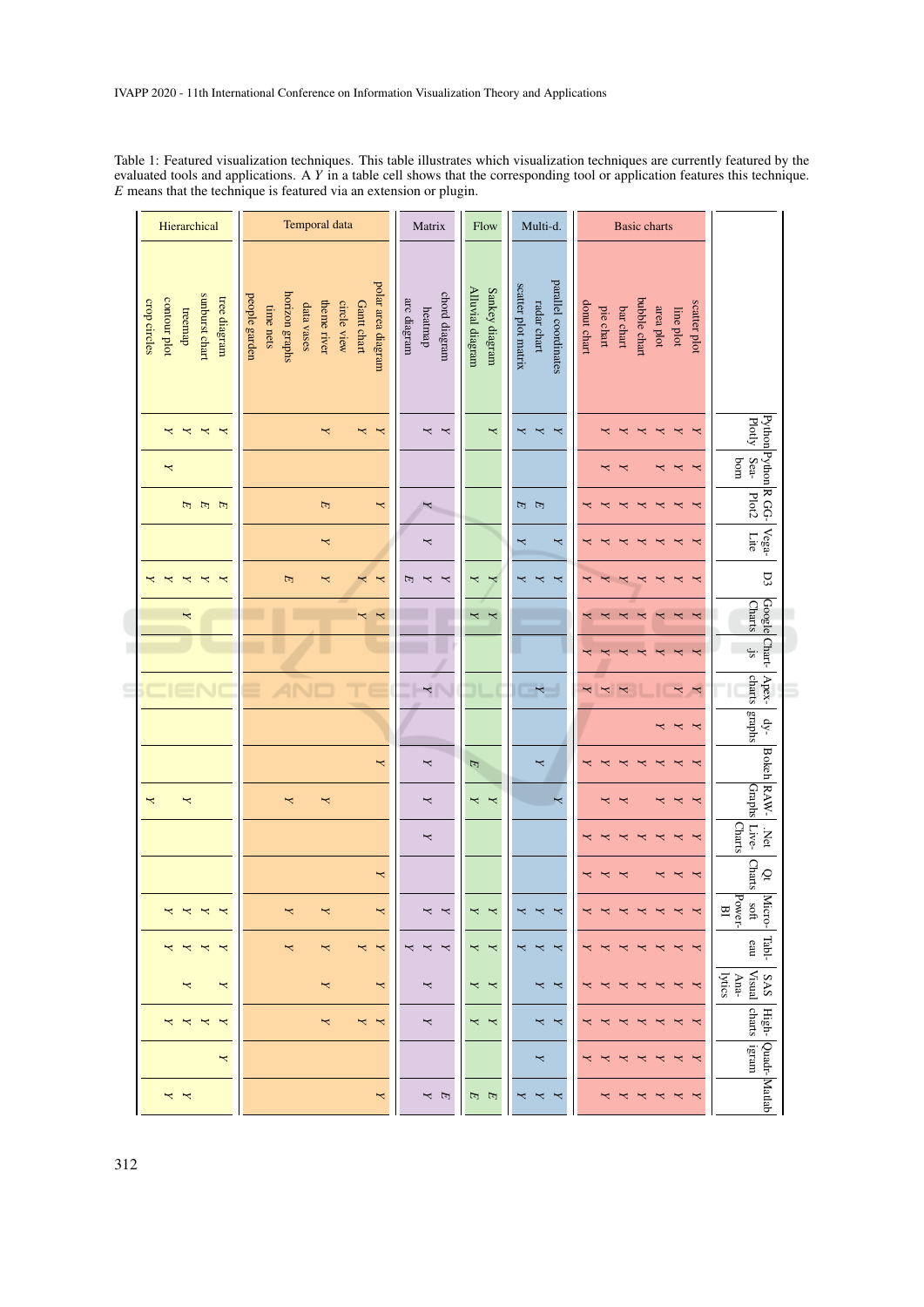et al., 1983), scatter plot matrix (Hartigan, 1975)

- Flow Charts: Sankey diagram (Riehmann et al., 2005), Alluvial diagram (Rosvall and Bergstrom, 2010)
- Matrix Data: chord diagram (Telea and Ersoy, 2010), heatmap (Wilkinson and Friendly, 2009), arc diagram (Wattenberg, 2002)
- Temporal Data: polar area diagram, Gantt chart, circle view (Keim et al., 2004), theme river (Havre et al., 2002), data vases (Thakur and Rhyne, 2009), horizon graphs (Heer et al., 2009), time nets (Kim et al., 2010), people garden (Xiong and Donath, 1999)
- Hierarchical Data: tree diagram, sunburst chart (Stasko et al., 2000), treemap (Shneiderman, 1992), contour plot (Kubota et al., 2007), crop circles (Wang and Parsia, 2006)

We selected the following tools and applications for our study:

- Open Source: Python Plotly<sup>3</sup>, Python Seaborn<sup>4</sup>, R GGPlot2<sup>5</sup>, Vega-Lite<sup>6</sup>, D3<sup>7</sup>, Google Charts<sup>8</sup>, Chart.js<sup>9</sup>, Apexcharts<sup>10</sup>, dygraphs<sup>11</sup>, Bokeh<sup>12</sup>, RAWGraphs<sup>13</sup>, .Net LiveCharts<sup>14</sup>, Qt Charts<sup>15</sup>
- Commercial: Microsoft PowerBI<sup>16</sup>, Tableau<sup>17</sup>, SAS Visual Analytics<sup>18</sup>, Highcharts<sup>19</sup>, Quadrigram<sup>20</sup>, Matlab<sup>21</sup>

Together with computer science students attending a course on visualization in data science we evaluated the usage of the selected techniques in the different tools and applications. As a result of our study, we were able to create a matrix of tools and applications and selected visualization techniques, with marked

<sup>6</sup>https://vega.github.io/vega-lite/

cells if a tool or application features the specific visualization technique. The results of the study can be seen in Table 1. In this table the selected visualization techniques are listed as rows. If a tool or application, listed as columns, features a visualization technique, the corresponding cell is marked with an *Y* (for "yes"). A visualization technique is considered to be featured if it has been included in the basic functionalities of the tool or application. For example, a scatter plot matrix could also be created by placing several scatter plots side-by-side, but we only consider the technique to be featured if there exists a core functionality creating this visualization. If a visualization technique is provided via extensions or plugins, we placed an *E* (for "extension") in the table cell.

Not surprisingly, basic chart types like scatter plots and bar charts are highly supported by all evaluated tools and applications. From the more advanced visualization techniques, multi-dimensional techniques like parallel coordinates and radar charts are already widely used and known, and therefore included in many of the tools. The same applies for scatter plot matrices and heatmaps. Techniques for hierarchical data are also well supported, especially by the open source tools that were evaluated in the study.

Visualization techniques for temporal data are not available in the majority of the tools and applications. This is most probably due to the fact that temporal data (e.g., time-series data) is a very specific data type which is used only for specific tasks. Users usually use their own tools for these purposes. Therefore, techniques for temporal data have not been included yet in common tools and applications, as these tools usually try to address a broader range of data scientists and data analysts. There are some visualization techniques which have not been integrated into any tool or application yet, like time nets, data vases, or people garden.

From a tools and applications point of view, *Python Plotly* and *D3* notable provide the most features among all the tested open source tools. There are other tools that are targeted towards very special functionalities, like *dygraphs* for scientific plots, which therefore only feature a very limited range of visualization techniques. Other libraries which are intended to be used in web-based applications (e.g., *Chart.js* or *Google Charts*) feature only visualization techniques that will most likely be needed in a web-based context.

Open source tools, especially *R GGPlot2*, benefit a lot from input from the community, since many advanced visualization techniques are only featured via extensions. In the group of commercial tools it can be

<sup>3</sup>https://plot.ly/python/

<sup>4</sup>https://seaborn.pydata.org/

<sup>5</sup>https://ggplot2.tidyverse.org/

 $7$ https://d3js.org/

<sup>8</sup>https://developers.google.com/chart/

<sup>9</sup>https://www.chartjs.org/

<sup>10</sup>https://apexcharts.com/

<sup>11</sup>http://dygraphs.com/

<sup>12</sup>https://bokeh.pydata.org/en/latest/

<sup>13</sup>https://rawgraphs.io/

<sup>14</sup>https://lvcharts.net/

<sup>15</sup>https://doc.qt.io/qt-5/qtcharts-index.html

<sup>16</sup>https://powerbi.microsoft.com/

<sup>17</sup>https://www.tableau.com/

<sup>18</sup>https://www.sas.com

<sup>19</sup>https://www.highcharts.com/

<sup>20</sup>http://www.quadrigram.com/

<sup>21</sup>https://www.mathworks.com/products/matlab.html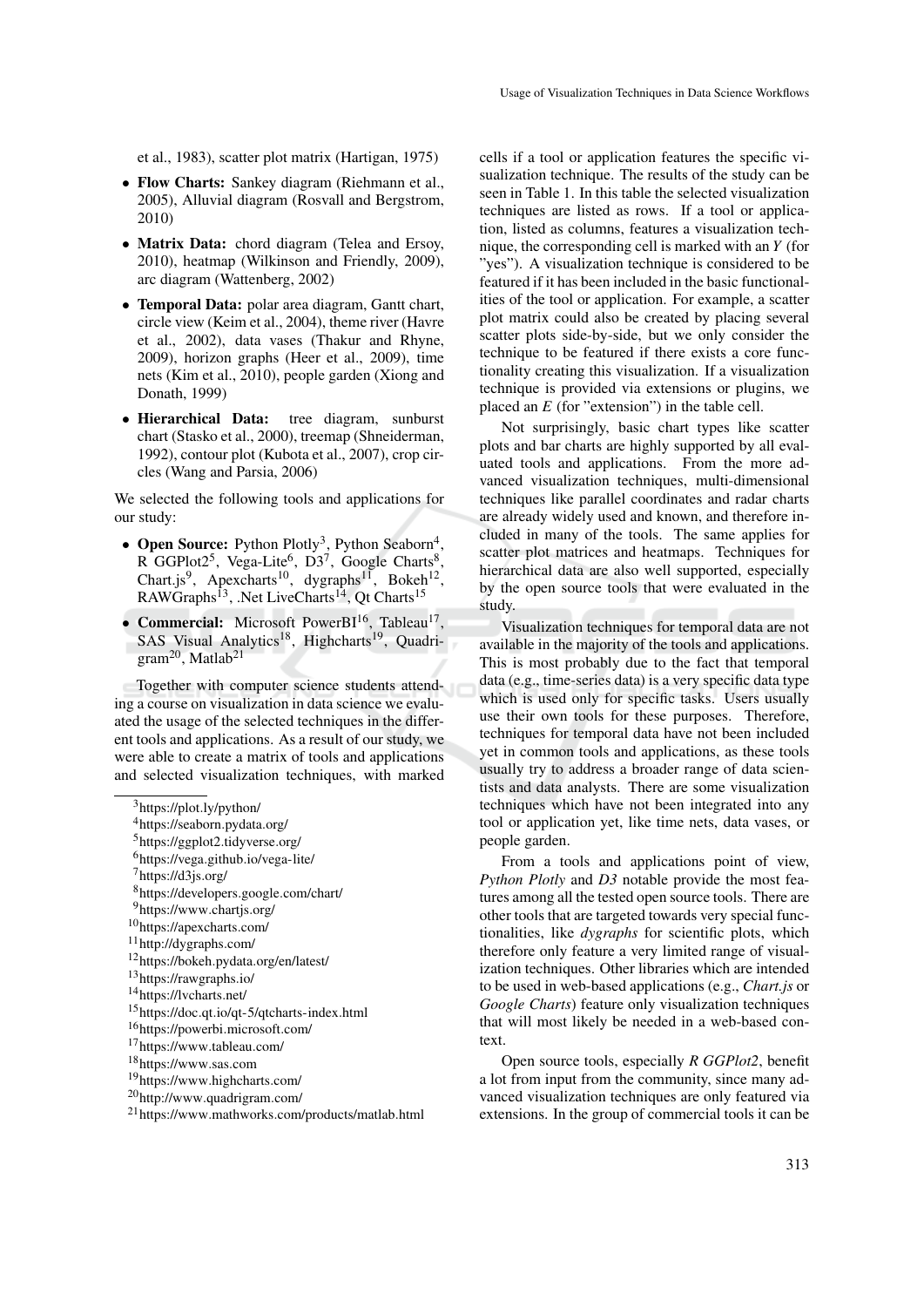depicted that *Tableau*, *Microsoft Power BI*, and *Highcharts* feature most of the hereby evaluated visualization techniques.

## 3 LEARNED LESSIONS

We consider further exchange with the field of data science as a valuable and important goal for the visualization community. Previous research efforts and our own study on the usage of visualization techniques in data science revealed that the gap between new developments in visualization research and their application "in the wild" still exists. We therefore identified the following suggestions towards a better integration of visualization in data science workflows:

- Consider the Programming Environments Currently in Use in Data Science. Data scientists use tools they already know and that have proved useful in their workflows. Depending on the existing skills, either programming tools or fully-featured applications are preferred. However, interview studies revealed that data scientists are very interested in exploring and integrating alternatives in their workflow. The visualization community should seize this opportunity, and should also make the changes as easy as possible. This requires to provide new visualization techniques in the programming environments currently used by data scientists. Such an integration can involve providing extensions to wellknown visualization packages, or by providing command-line support for existing environments. A better integration of interactive visualization tools will especially be helpful for the *Wrangle* and *Profile* stages of the data science workflow.
- Document and Report the Benefits for using New Tools. Data scientists stated in interviews that one of the main obstacles for not considering new visualization techniques is that they do not have enough time to get familiar with new tools. The easier it is to access new tools (e.g., by providing them in well-known programming environments), the easier it is for data scientists to try these new opportunities. Documenting the benefits for using new tools also includes a proper documentation of the features, user guides, getting-started-guides, and example datasets and galleries.
- Integrate Provenance in Visualization. Especially exploratory data analysis (the *Profile* stage of the data science workflow) is an undirected process that very often requires to start from scratch

again. In this process data scientists need to keep track of their findings and steps they already tried out. We therefore consider the integration of provenance mechanisms in visualization applications as an important goal. In many cases data scientists use notebook-style environments (e.g., Jupyter $^{22}$ ) to keep track of their decisions and actions. The integration of visualization techniques in existing notebook-style environments will therefore also push their usage in data exploration.

- Support for Collaboration Similar to the need for keeping track of recent activities, data scientists need to communicate results and analysis stages to stakeholders, colleagues from other business units, customers, and other data scientists. This needs to be considered when creating new tools and applications. Data scientists need to be able to capture current states of an analysis (e.g., by storing the current state), so that they can later catch up on their current work, or pass on the results.
- Provide Guidance in Visualization. Data scientists will also benefit from guidelines suggesting suitable visualizations to be applied for certain data types or to solve certain tasks. Some suggestions for the usage of charts have been proposed outside the visualization community. Support for natural language queries has already been included in some data analysis tools (e.g., "Ask Data" by Tableau<sup>23</sup>). Findings from studies on color and shape perception have already been considered by many data science applications. Proposing certain visualization techniques during the analysis supports data scientists in their *Profile* and *Report* workflow stages. We therefore consider further research for the interpretation and usage of visualization techniques, and for a better understanding of phenomena like visual comparison or visual clutter an important goal.
- Consider the Data Science Workflow Stages. The workflow of data scientists can be categorized into the five stages of *Discover*, *Wrangle*, *Profile*, *Model*, and *Report*. When designing new visualization techniques, reflect upon in which stage of the workflow the visualization technique should be primarily used. Every stage required different types of visualizations. For example, data wrangling in the *Wrangle* stage requires to focus on data flaws like missing data or out-

<sup>22</sup>https://jupyter.org/

<sup>23</sup>https://www.tableau.com/products/new-features/askdata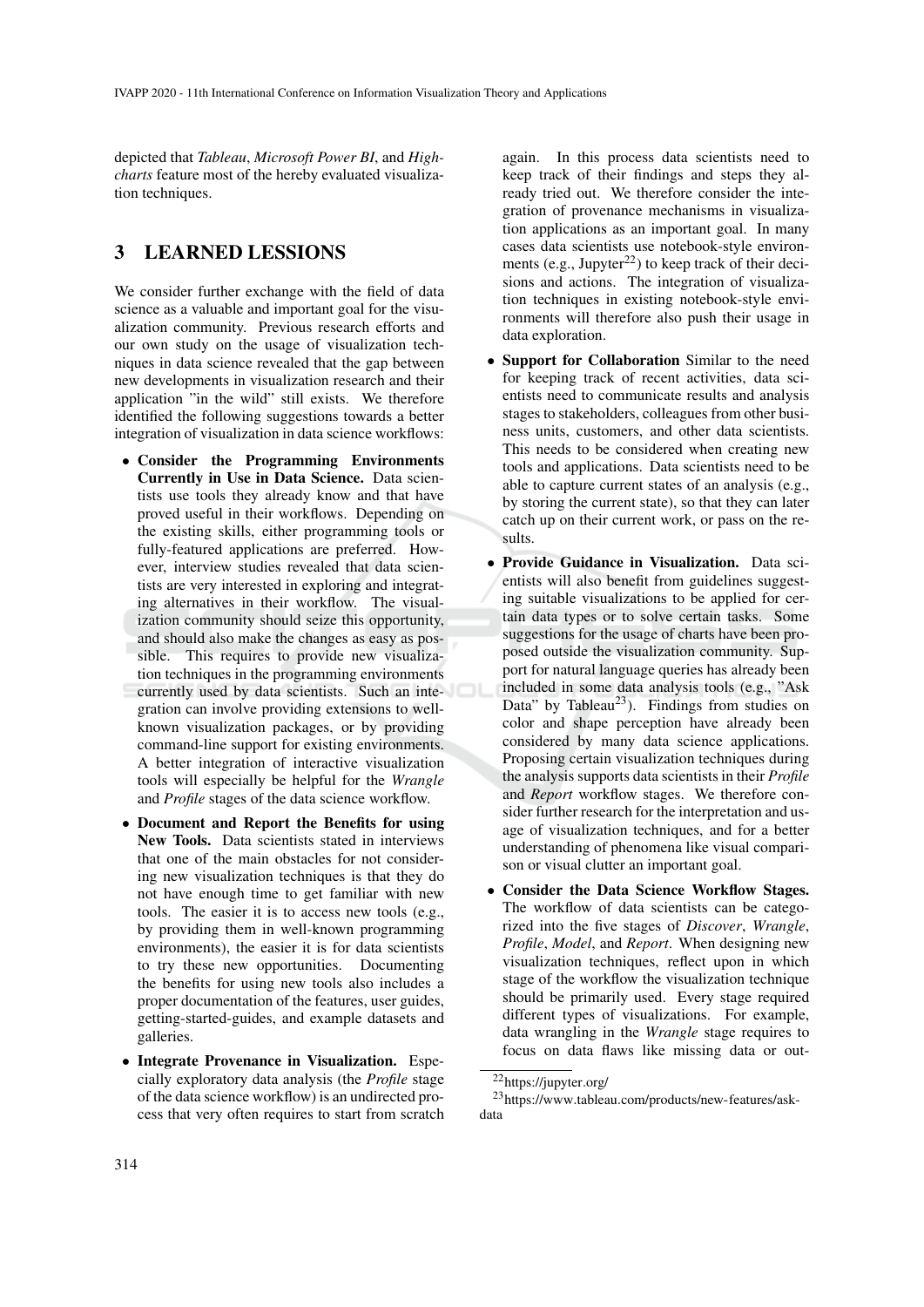liers, while *Model* requires visualizations to understand the created models. Both stages are not supported by the available visualizations in current data science tools yet. The most demanding stage in terms of visualization design is the *Profile* stage, where data scientists need to explore the data to understand its structure. For this stage current data science tools mostly lack to provide suitable visualizations. The data exploration process also requires high degree of interactivity and inter-connectivity between different visualizations, which is not supported by all data science tools yet. In the *Report* stage mostly simple and easy-to-understand visualizations are needed, since here the results of the data analysis stage have to be presented to a broader audience. The use cases in this stage can be mostly covered by employing basic charts, which are already well supported by current data science tools.

## 4 CONCLUSION

This paper advocates for a better exchange between the two research fields of data science and visualization. Visual interfaces can provide substantial support for users working with data. However, the "Interactive Visualization Gap" for exploratory data analysis still exists. This has also been revealed by our study presented in this paper on the usage of visualization techniques in common data science tools. On the other hand, interviews with data scientists reveal a great interest in applying new techniques to get new insights into their datasets. We therefore suggest different strategies for a better integration of visualization techniques in common data science workflows.

### ACKNOWLEDGEMENTS

VRVis is funded by BMVIT, BMDW, Styria, SFG and Vienna Business Agency in the scope of COMET – Competence Centers for Excellent Technologies (854174) which is managed by FFG.

### **REFERENCES**

Alspaugh, S., Zokaei, N., Liu, A., Jin, C., and Hearst, M. A. (2019). Futzing and Moseying: Interviews with Professional Data Analysts on Exploration Practices. *IEEE Transactions on Visualization and Computer Graphics*, 25(1):22–31.

- Barlas, P., Lanning, I., and Heavey, C. (2015). A survey of open source data science tools. *International Journal of Intelligent Computing and Cybernetics*, 8:232–261.
- Batch, A. and Elmqvist, N. (2018). The Interactive Visualization Gap in Initial Exploratory Data Analysis. *IEEE Transactions on Visualization and Computer Graphics*, 24(1):278–287.
- Behrisch, M., Streeb, D., Stoffel, F., Seebacher, D., Matejek, B., Weber, S. H., Mittelstaedt, S., Pfister, H., and Keim, D. (2018). Commercial Visual Analytics Systems-Advances in the Big Data Analytics Field. *IEEE Transactions on Visualization and Computer Graphics*.
- Blei, D. M. and Smyth, P. (2017). Science and Data Science. *Proceedings of the National Academy of Sciences*, 114(33):8689–8692.
- Chambers, J., Cleveland, W., Kleiner, B., and Tukey, P. (1983). *Graphical Methods for Data Analysis*. Wadsworth.
- Chapman, C. (2019). A Complete Overview of the Best Data Visualization Tools. https://www.toptal.com/ designers/data-visualization/data-visualization-tools. [accessed 2019-07-10].
- Gartner (2019). Magic Quadrant for Analytics and Business Intelligence Platforms. https://solutionsreview.com/ business-intelligence/thoughtspot-magic-quadrantfor-analytics-and-business-intelligence-platforms/. [accessed 2019-07-09].
- Harger, J. R. and Crossno, P. J. (2012). Comparison of Open Source Visual Analytics Toolkits. *Proceedings of SPIE - The International Society for Optical Engineering*, 8294.
- Harris, H. D., Murphy, S. P., and Vaisman, M. (2013). *Analyzing the Analyzers: An Introspective Survey of Data Scientists and Their Work*. O'Reilly Media.
- Hartigan, J. A. (1975). Printer graphics for clustering. *Journal of Statistical Computation and Simulation*, 4(3):187–273.
- Havre, S., Hetzler, E., Whitney, P., and Nowell, L. (2002). Themeriver: visualizing thematic changes in large document collections. *IEEE Transactions on Visualization and Computer Graphics*, 8(1):9–20.
- Hayashi, C. (1998). What is Data Science ? Fundamental Concepts and a Heuristic Example. In *Data Science, Classification, and Related Methods*, pages 40– 51. Springer Japan.
- Heer, J., Kong, N., and Agrawala, M. (2009). Sizing the Horizon: The Effects of Chart Size and Layering on the Graphical Perception of Time Series Visualizations. In *Proceedings of the SIGCHI Conference on Human Factors in Computing Systems*, CHI '09, pages 1303–1312, Boston, MA, USA. ACM.
- Holtz, Y. and Healy, C. (2017). The Chartmaker Directory Data Story. https://www.data-to-viz.com/#story. [accessed 2019-10-25].
- Inselberg, A. (2009). *Parallel Coordinates: Visual Multidimensional Geometry and Its Applications*. Springer-Verlag, Berlin, Heidelberg.
- Kandel, S., Paepcke, A., Hellerstein, J. M., and Heer, J. (2012). Enterprise Data Analysis and Visualization: